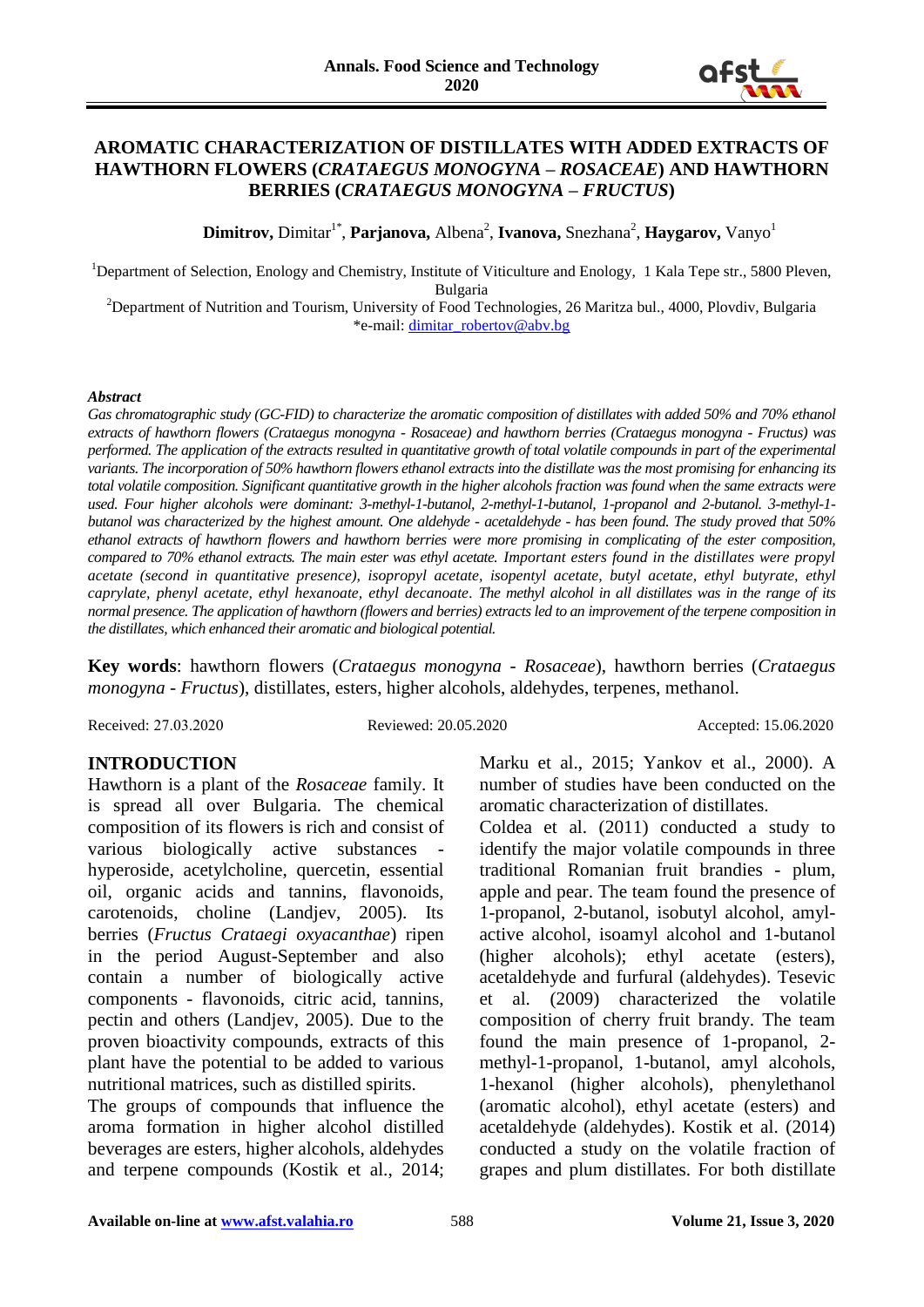

groups, the dominant presence of higher alcohols - n-propyl, isobutyl and isoamyl, was found.

The question of the presence of methyl alcohol in distillates is important. This compound is formed from the fruit pectin, which is hydrolyzed to methanol via the pectolytic enzyme complex of the fruit (Marinov, 2005; Lukic et al., 2011;). It is toxic (in higher concentrations) and varies in distillates in the range of  $400.00 - 2000.00$  mg/dm<sup>3</sup>.

The aim of this study is to perform aromatic characterization of wine distillates with added hawthorn flowers (*Crataegus monogyna - Rosaceae*) and hawthorn berries (*Crataegus monogyna - Fructus*) extracts.

## **MATERIALS AND METHODS**

# *Plant sources, fermentation, distillation and preparation of the extracts*

The 50% and 70% ethanol extracts of hawthorn flowers (*Crataegus monogyna – Rosaceae*) and hawthorn berries (*Crataegus monogyna - Fructus*) were used as the plant source for incorporation into the distillate. The hawthorn is from the *Rosaceae* family. It is distributed between various shrubs and mixed forests, up to 1500 m above sea level, throughout Bulgaria. It is a prickly shrub or small tree up to 5 m high. The leaves are cut into 3-7 lobes and serrated. Above are shiny and darker green, below - light green, fibrous. The flowers are white, with thyroid inflorescences, with a 5 lobed cup, a 5-leaf garland and many stamens. The berries are stone. The flowers are used before their full bloom (April-May); the berries ripen in August – October. They are red to orange-yellow, 6-8 mm in diameter, ovate-like or almost spherical with one oval stone. The berries (*Fructus Crataegi oxyacanthae*) are harvested when fully ripe, but before they begin to soften (Landjev, 2005).

The plant sources (hawthorn berries and hawthorn flowers) were collected from Bulgaria, District Blagoevgrad, near Satovcha, Locality Aspen.

| Geogr.<br>coord.           | (35TKG) | 57029           |
|----------------------------|---------|-----------------|
| 12827), June. degr.        |         |                 |
| Lat. 41.62944              |         | Lon. 24.50992   |
| <b>UTM/MGRS KG51</b>       |         | Altitude 1134 m |
| Leg.: A. Parzhanova        |         |                 |
| <b>Det.:</b> A. Parzhanova |         |                 |

The raw material was ground into an electric robot. Six fractions with different diameter of ground particles of hawthorn flowers (*Crataegus monogyna - Rosaceae*) and hawthorn berries (*Crataegus monogyna - Fructus*) were obtained:

Class I  $\frac{132}{0}$  µm - 13,23 %; Class II  $\frac{280}{132}$  µm -23,43 %; Class III  $\frac{450}{280}$  µm -17,15 %; Class IV  $\frac{670}{450}$  µm -14,56 %; Class V  $\frac{1000}{670}$  µm -17,37 %; Class VI  $\frac{2000}{1000}$  µm- 14,26 %.

The ethanol extracts were prepared by pouring 1 g of the ground plant raw material (hawthorn flowers and berries) with 20 ml of 50% ethanol and subsequently extracting using 70% ethanol in the same ratio. The purity of the ethanol used was 95%. The ratio of plant source: ethanol was calculated according to the production need of the required amounts of extract for incorporation into the distillates. The solutions prepared were stored at 18-20 ° C in the dark for 14 days. This is the period during which good contact was made for maximum extraction. Then the extracts were filtered and stored at  $0 - 4^{\circ}$  C.

To obtain the distillate, grapes of the Melnik-55 variety cultivated in the area of Polski Trambesh village, Sandanski region, Blagoevgrad was used. 600 kg grapes was used from which 80 liters of distillate with 63 vol. % alcohol have been obtained. The grapes were subjected to a fermentation process in accordance with the classical scheme for the production of dry red wines: Crushing and Destemming  $\blacktriangleright$  Sulphitation (50 mg/kg SO<sub>2</sub>) ► Alcoholic fermentation (dry wine yeasts *Saccharomyces cerevisiae* 20 g/hl; temperature  $28^{\circ}$  C)  $\blacktriangleright$  Separation from solids  $\blacktriangleright$  Further Sulphitation ► Storage (Yankov, 1992).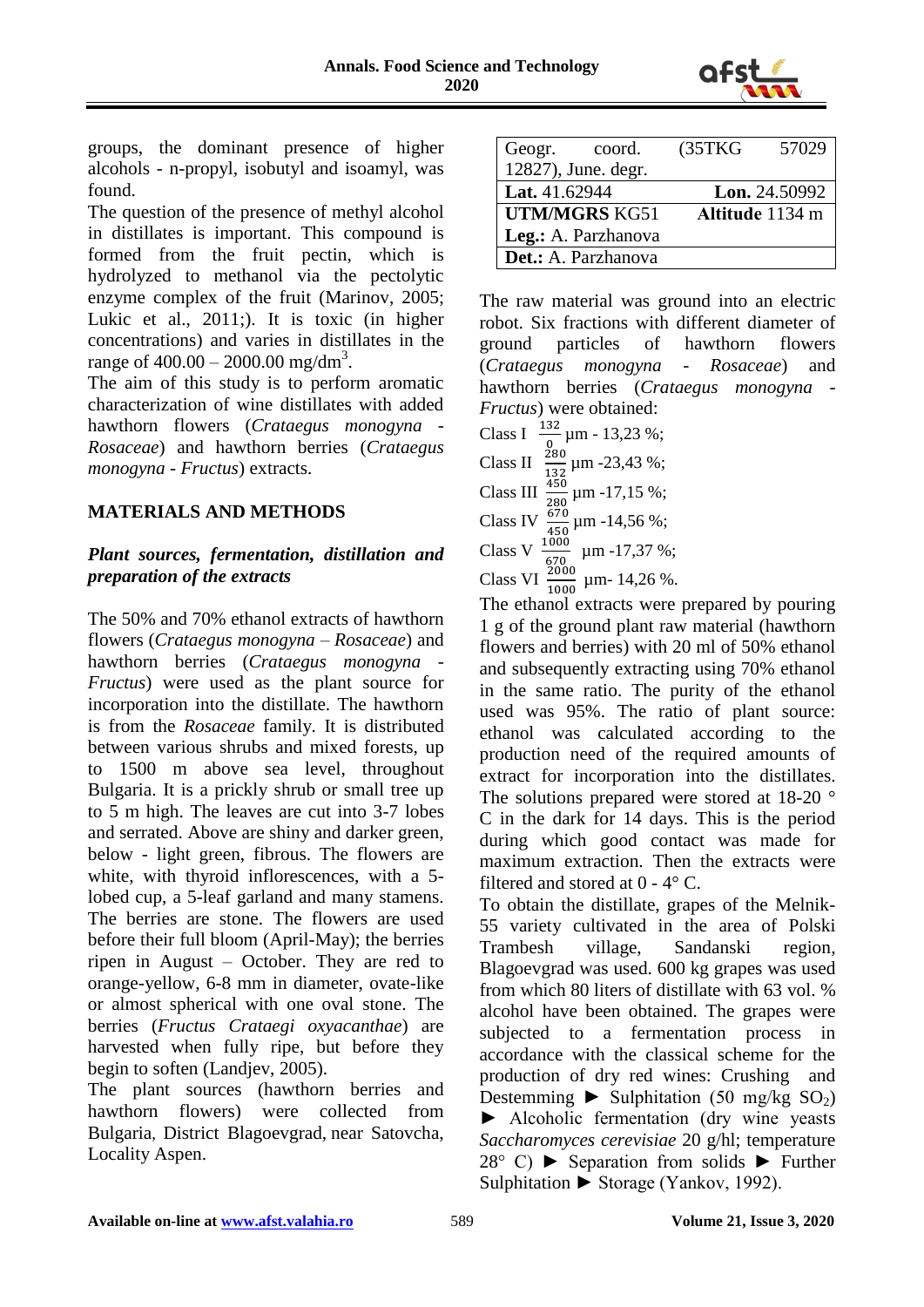

The distillation was carried out in the licensed "Dennis-Marian Trenev Distillery 2008" Ltd., Novo Delchevo, Sandanski, Bulgaria. From the distillate obtained, experimental samples were prepared by adding (into the distillate) 50% and 70% ethanol extracts of hawthorn flowers (*Crataegus monogyna - Rosaceae*) and hawthorn berries (*Crataegus monogyna - Fructus*) in quantities of 20, 50, 80, 100, 200, 400 and 600 ml. Pure distillate without extracts was used as a control sample.

*Determination of ethanol content of the obtained distillates* 

The ethanol content of the obtained distillates was defined by specialized equipment with high precision – automatic distillation unit - DEE Destillation Unit with Densimat and Alcomat, Gibertini, Milan, Italy.

*Volatile content determination by GC-FID*

Gas chromatographic determination of the volatile components in distillates was done. The content of major volatile compounds was determined on the basis of stock standard solution prepared in accordance with the IS method 3752:2005. The method describes the preparation of standard solution with one congener, but the step of preparation was followed for the preparation of a solution with more compounds. The standard solution in this study included the compounds with purity > 99.0%. The 2 μl of prepared standard solution was injected in gas chromatograph Varian 3900 (Varian Analytical Instruments, Walnut Creek, California, USA) with a capillary column VF max MS (30 m, 0.25 mm ID, DF = 0.25  $\mu$ m), equipped with a flame ionization detector (FID). The used carrier gas was He. Hydrogen to support combustion was supplied to the chromatograph via a hydrogen bottle. The injection was manually by microsyringe.

The parameters of the gas chromatographic determination were: injector temperature – 220  $\rm{^{\circ}C}$ ; detector temperature – 250  $\rm{^{\circ}C}$ , initial oven temperature – 35 °C/retention 1 min, rise to 55  $\rm{^{\circ}C}$  with step of 2  $\rm{^{\circ}C/min}$  for 11 min, rise to 230  $\rm{^{\circ}C}$  with step of 15  $\rm{^{\circ}C/min}$  for 3 min. Total time of chromatography analysis – 25.67 min. The identified retention times of the compounds in the standard solution were: acetaldehyde

(3.141), ethyl acetate (3.758), methanol (3.871), 2-propanol (5.170), isopropyl acetate (5.975), 1–propanol (6.568), 2–butanol (7.731), propyl acetate (9.403), 2–methyl-propanol (10.970), 1–butanol (11.509), isobutyl acetate (11.662), ethyl butyrate (12.710), butyl acetate (12.752), 2–methyl-1-butanol (13.054), 4 methyl-2-pentanol (13.629), 3–methyl-1– butanol (13.840), 1–pentanol (15.180), isopenthyl acetate (15.965), pentyl acetate (16.033), 1–hexanol (16.276), ethyl hexanoate (16.376), hexyl acetate (16.510), 1–heptanol (16.596), linalool oxide (16.684), phenyl acetate (18.055), ethyl caprylate (18.625),  $\alpha$ terpineol (19.066), 2-phenyl ethanol (19.369), nerol (19.694), β-citronellol (19.743), geraniol (19.831), ethyl decanoate (19.904). As an internal standard octanol was used.

After determination of the retention times of the compounds in the standard solution the identification and quantification of the volatile substances in the distillates was done. The volatile composition was determined based on direct injection of the distillates. Prepared samples were injected in an amount of 2 μl in a gas chromatograph and was carried out an identification and quantification of the substances in each of them.

*Statistical processing*

Statistical analysis of the data was performed by determining the standard deviation  $(\pm SD)$ , with triplicate. It was made using Excel 2007 from the Microsoft Office Package (Microsoft Corporation, USA).

## **RESULTS AND DISCUSSION**

The results of the established volatile composition in the control distillate and distillates with added hawthorn flowers (*Crataegus monogyna - Rosaceae*) and hawthorn berries (*Crataegus monogyna - Fructus*) extracts (50% and 70%) are presented in Tables 1 - 4.

Considering the total amount of volatile compounds found in the control and experimental distillates using 50% ethanol hawthorn flowers extracts, a high final concentration of volatile compounds was found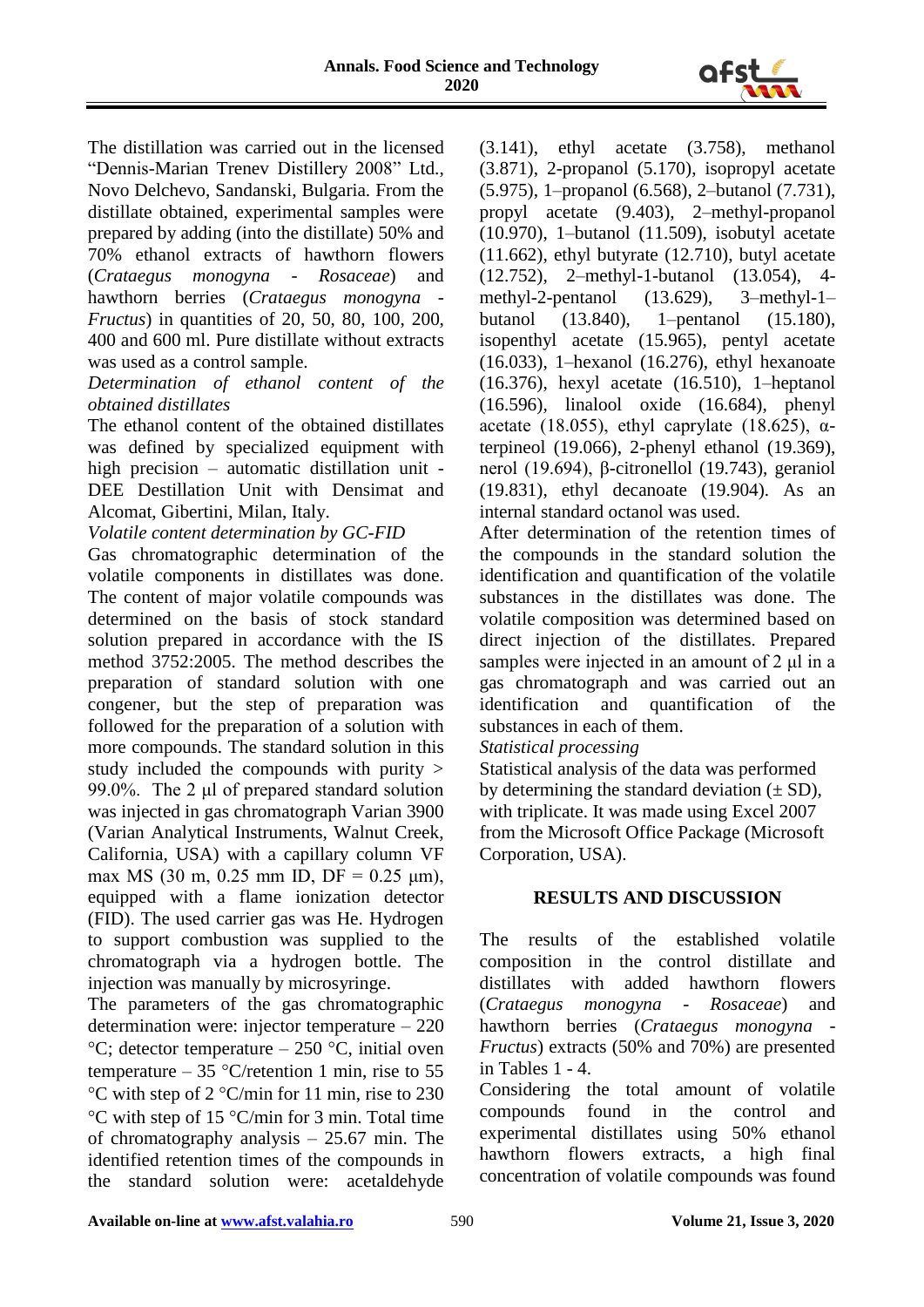

at  $1000:50$  (2564.94  $\pm$  45.52 mg/dm<sup>3</sup>), 1000:20  $(2483.59 \pm 30.38 \text{ mg/dm}^3)$  and  $1000:400$  $(4463.53 \pm 64.56 \text{ mg/dm}^3)$  compared to the control sample (1962.97 mg/dm<sup>3</sup>). The volatile fraction in the 1000:400 variant was clearly higher, more than twice from that found in the control variant. When 70% ethanol hawthorn flowers extract was used, only one variant was distinguished - 1000:50 (2084.33 ± 38.96 mg/dm<sup>3</sup>), shown a total volatile compound content higher than the control (1962.97  $\pm$  3.62  $mg/dm^3$ ).

When 50% hawthorn berries ethanol extracts were applied, all established volatile compounds were lower than the control. The range of total volatile composition whit using of these extracts  $(347.93 \pm 7.34 \text{ mg/dm}^3)$  $1761.83 \pm 21.78$  mg/dm<sup>3</sup>) was lower than the control content (1962.97  $\pm$  3.62 mg/dm<sup>3</sup>).

With the application of 70% ethanol hawthorn berries extracts, only variant 1000:50 (2854.84  $\pm$  18.78 mg/dm<sup>3</sup>) shown a total amount of volatile compounds higher than the control.

Comparing the two sources of hawthorn extract (flowers and berries), it can be stated that the extraction of hawthorn flowers with 50% ethanol resulted in significant quantitative growth of the total volatile compounds in three experimental variants (1000:50; 1000:200 1000:400), which made these extracts promising in increasing of the quantitative volatile content of the distillates obtained.

At the control sample a total amount of higher alcohols - 1301.28  $\pm$  1.89 mg/dm<sup>3</sup> was found. When 50% ethanol hawthorn flowers extracts were used, significantly higher levels of higher alcohols were reported in the 1000:50 (2083.99  $\pm$  22.32 mg/dm<sup>3</sup>), 1000:200 (2123.18  $\pm$  23.01 mg/dm<sup>3</sup>) and 1000:400 variants (3953.75  $\pm$  $45.62 \text{ mg/dm}^3$ ). When 70% ethanol extracts from the same source were used, no increased final higher alcohol content was observed in the experimental variants. All quantities under this indicator were lower than the control.

The application of 50% hawthorn berries ethanol extracts shown the detected amounts of higher alcohols ranged from  $243.15 \pm 3.70$ mg/dm<sup>3</sup> to  $1257.74 \pm 8.42$  mg/dm<sup>3</sup>. These quantities were lower than the control (1301.28

 $\pm$  1.89 mg/dm<sup>3</sup>). The incorporation of 50% hawthorn berries ethanol extracts was not reflected in increased final levels of higher alcohols. When 70% hawthorn berries ethanol extracts were used, a markedly higher amount of higher alcohols than the control was found only in variant  $1000:50$   $(2313.11 \pm 10.24)$  $mg/dm^3$ ). ). All other variants shown concentrations lower than the control at this indicator.

The results obtained shown a promising source of 50% hawthorn flowers ethanol extracts, led to significant growth in the final amount of higher alcohols in the distillates. This increased their complexity and was a prospect for future ester formation by the eventual aging process of the distillates obtained.

The group of higher alcohols in the experimental variants of 50% and 70% ethanol extracts of hawthorn flowers and hawthorn berries were dominated by 2-methyl-1-butanol, 3-methyl-1-butanol, 1-propanol and 2-butanol. At the highest concentration of this group 3 methyl-1-butanol was distinguished. Its variation in the samples with added 50% ethanol hawthorn flowers extracts ranged from  $225.10 \pm 1.78 \text{ mg/dm}^3 - 1334.17 \pm 9.98$ mg/dm<sup>3</sup>. Only two of the samples shown quantities of this component (1000:200 -  $1334.17 \pm 9.98$  mg/dm<sup>3</sup>;  $1000:400 - 1081.72 \pm$ 9.78 mg/dm<sup>3</sup>) higher than that found in the control  $(831.95 \pm 0.15 \text{ mg/dm}^3)$ . In the samples with the application of 70% ethanol hawthorn flowers extracts, 3-methyl-1-butanol was in the range of 115.49  $\pm$  8.25 mg/dm<sup>3</sup> - 1047.58  $\pm$ 5.64 mg/dm<sup>3</sup>, with only two variants  $(1000:20)$ and 1000:50) with concentrations higher than the control. Lower concentrations of this major component of higher alcohols were noticeable in the variants with 70% hawthorn flowers ethanol extracts applied, compared to those using 50% ethanol plant extracts. The data on the concentration of 3-methyl-1-butanol correlated with the observed normal amounts, according to Velkov, 1996.

3-methyl-1-butanol shown the highest quantitative dominance too in the variants with 50% and 70% ethanol extracts of hawthorn berries. For the applied 50% ethanol extracts it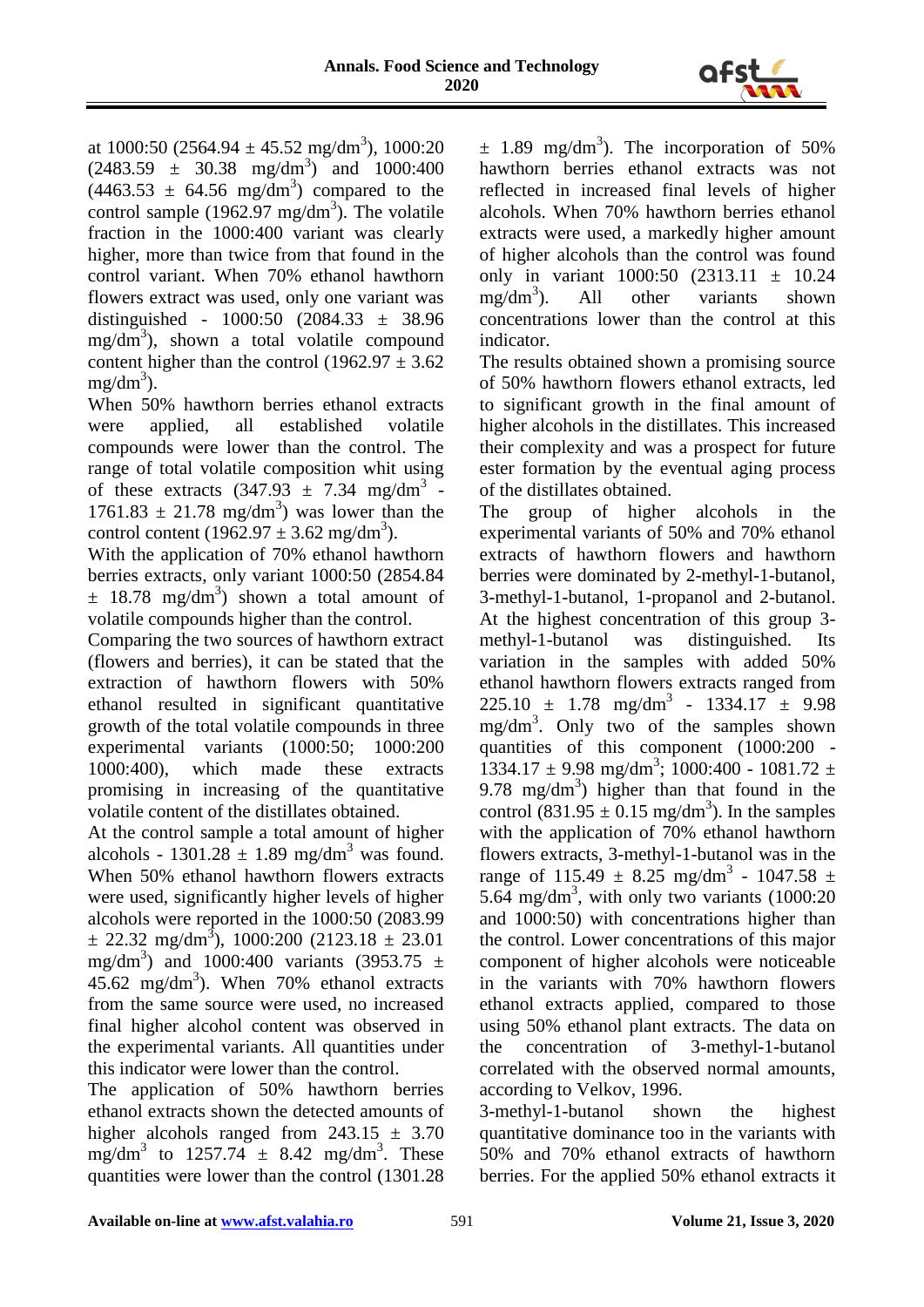

varied from  $149.50 \pm 1.17$  mg/dm<sup>3</sup> - 822.24  $\pm$ 4.85 mg/dm<sup>3</sup>, and for the used 70% ethanol extracts from  $209.27 \pm 3.42$  mg/dm<sup>3</sup> - 1473.34  $\pm$  4.69 mg/dm<sup>3</sup>. In the experimental variants with added 50% ethanol hawthorn berries extracts, all amounts of 3-methyl-1-butanol were lower than the control  $(831.95 \pm 0.15$ mg/dm<sup>3</sup>), whereas when 70% ethanol extracts were applied it differed only one variant 1000:50  $(1473.34 \pm 4.69 \text{ mg/dm}^3)$  with a concentration of this higher alcohol higher than the control. The established amounts of major higher alcohols correlated with the identified major representatives in other distillate studies (Tesevic et al., 2009 Kostik et al., 2014).

In some of the distillates, a number of important representatives of the higher alcohols group - 4-methyl-2-pentanol, 2-propanol, 2 methyl-1-propanol, 1-pentanol, 1-hexanol, have been found in smaller quantities. In some of the variants, the aromatic alcohol, 2 phenylethanol, has also been identified. It is characterized by a typical rose aroma (Chobanova, 2012).

From the aldehydes group in all distillates the main representative - acetaldehyde - was found. At normal concentrations (50.00 - 300.00  $mg/dm<sup>3</sup>$ ), it imparts a fruity aroma to the alcoholic beverages, but when it exceeds its threshold values, it has a negative effect, characterized by an oxidized taste-aromatic tone (Velkov, 1996).

In the experimental variants with added 50% ethanol hawthorn flowers extracts, it was found in a larger amount  $(67.07 \pm 2.32 \text{ mg/dm}^3)$  than the control  $(54.72 \pm 0.25 \text{ mg/dm}^3)$  only in the 1000:20 variant. Its levels were at the norm for its positive influence on the aromatic quality.

The acetaldehyde concentrations ranged from  $0.05 \pm 0.01$  mg/dm<sup>3</sup> - 53.59  $\pm$  1.56 mg/dm<sup>3</sup> when 70% ethanol hawthorn flowers extracts were applied. All concentrations of this main aldehyde in these experimental variants were lower than the control.

When 50% ethanol extracts of hawthorn berries were applied, acetaldehyde varied in the experimental variants from  $0.05 \pm 0.01$  mg/dm<sup>3</sup>  $-116.63 \pm 3.17$  mg/dm<sup>3</sup>. Only one of the samples (1000:600) showed the acetaldehyde

concentration  $(116.63 \pm 3.17 \text{ mg/dm}^3)$  higher than the control  $(54.72 \pm 0.25 \text{ mg/dm}^3)$ . When 70% ethanol extracts of hawthorn berries were applied, acetaldehyde ranged from  $11.07 \pm 0.89$  $mg/dm^3$  - 45.73  $\pm$  0.37 mg/dm<sup>3</sup>. In all experimental variants, its levels were lower than that established in the control variant.

The acetaldehyde concentrations found in all analyzed samples from the two experimental groups corresponded to the normal amounts of this aldehyde in distillates, according to Velkov, 1996.

The esters are components of the volatile composition that exert the strongest influence on the expression of various aromatic nuances.

When 50% hawthorn flowers ethanol extracts were applied, the total ester content between the experimental variants ranged from  $48.25 \pm$ 1.13 mg/dm<sup>3</sup> - 1079.98  $\pm$  17.07 mg/dm<sup>3</sup>, and when 70% ethanol hawthorn flowers extracts were applied this concentrations was in the range of  $56.71 \pm 1.19$  mg/dm<sup>3</sup> - 443.34  $\pm$  17.74  $mg/dm^3$ .

In the experimental group of 50% hawthorn flowers ethanol extract applied, the total ester content of variants  $1000:50$  (1079.98  $\pm$  17.07 mg/dm<sup>3</sup>) and 1000:200 (360.31  $\pm$  1.91 mg/dm<sup>3</sup>) exceeded the ester concentration of the control  $(242.18 \pm 1.15 \text{ mg/dm}^3)$ . With the used 70% ethanol hawthorn flowers extracts, only one variant, 1000:20, shown a total ester concentration (443.34  $\pm$  17.74 mg/dm<sup>3</sup>) higher than the control.

Comparing the two groups of experimental variants, it can be seen that the group with applied 50% hawthorn flowers ethanol extracts showed higher final ester levels compared to that of 70% hawthorn flowers ethanol extracts. The 50% ethanol extracts were a better prospect of complicating the ester composition of distillates.

When 50% ethanol hawthorn berries extract was applied, two of the experimental variants 1000:80 and 1000:600 shown a total ester content  $(422.59 \pm 3.00 \text{ mg/dm}^3; 382.99 \pm 6.53$ mg/dm<sup>3</sup> , respectively) higher than the control  $(242.18 \pm 1.15 \text{ mg/dm}^3)$ . With the application of 70% hawthorn berries ethanol extracts, the total ester content in the experimental variants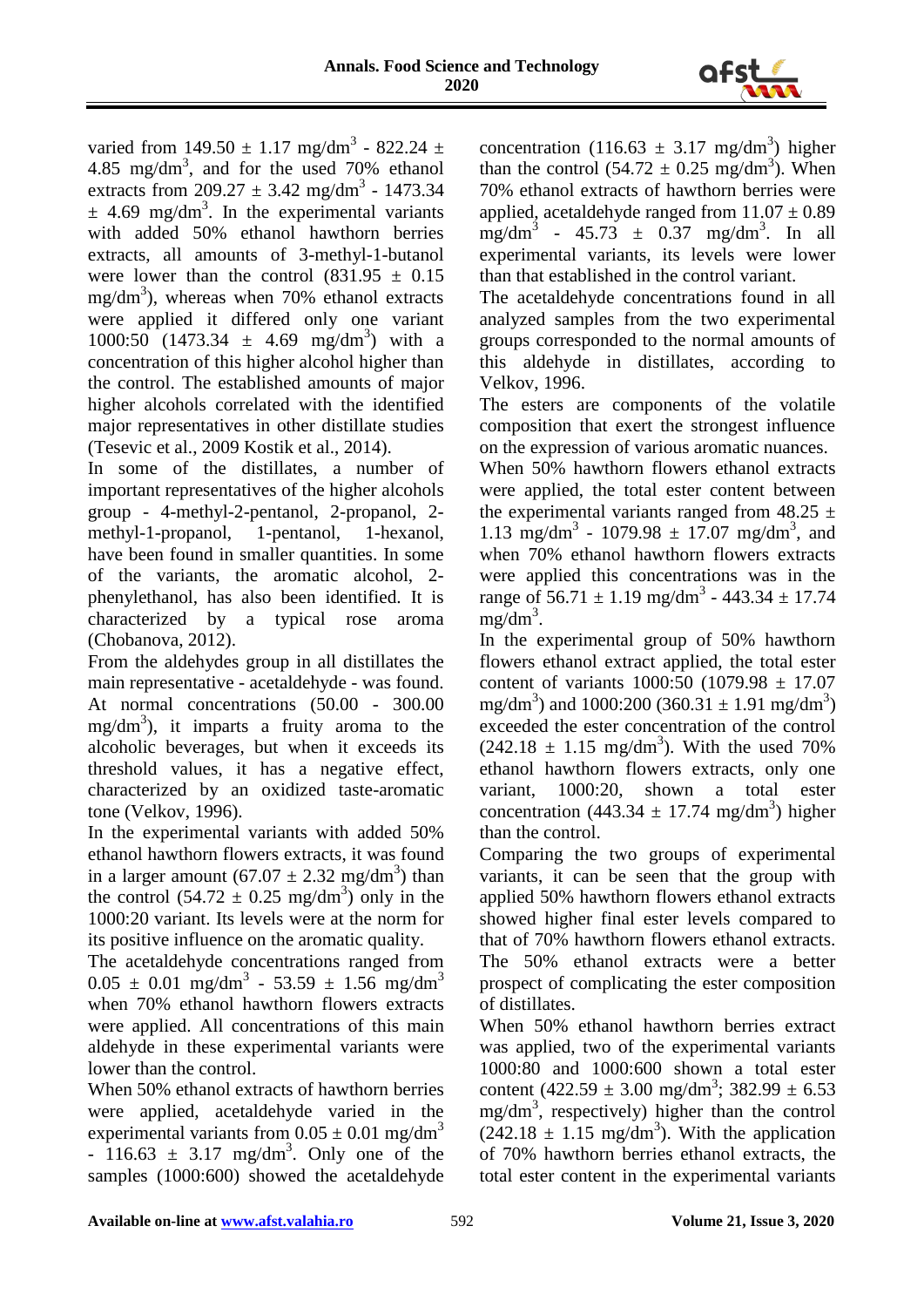

ranged from 58.70  $\pm$  2.84 mg/dm<sup>3</sup> - 163.37  $\pm$ 3.44 mg/dm<sup>3</sup> and all total ester levels were lower than the control. In this experimental group, 50% ethanol extracts provide a better perspective on the complexity of the ester composition.

The basic ester identified in all experimental variants was ethyl acetate. In the control sample it was found in concentration of 242.08  $\pm$  1.12 mg/dm<sup>3</sup>. According to Velkov (1996) in distillates the ester must move in the concentration range  $420.00 - 700.00$  mg/dm<sup>3</sup>. At this concentration, it exerts a positive influence on the aromatic profile of the distillate. The variation of the ester found in the different experimental variants was as follows:

• When 50% ethanol hawthorn flowers extracts were applied -  $48.10 \pm 1.10$  mg/dm<sup>3</sup> - $344.15 \pm 1.63$  mg/dm<sup>3</sup>;

• When 70% ethanol hawthorn flowers extracts were applied -  $36.34 \pm 0.29$  mg/dm<sup>3</sup> - $143.83 \pm 4.44$  mg/dm<sup>3</sup>;

• When 50% hawthorn berries ethanol extracts were applied - 20.28  $\pm$  0.64 mg/dm<sup>3</sup> - 133.03  $\pm$  $1.21 \text{ mg/dm}^3$ ;

• When 70% hawthorn berries ethanol extracts were applied -  $42.22 \pm 2.10$  mg/dm<sup>3</sup> -  $112.82 \pm$  $1.93 \text{ mg/dm}^3$ .

The concentrations of ethyl acetate in all experimental variants correlated with the ranges of its normal quantitative presence in distillates. This was evidence of the positive impact it has on the fruity-aromatic profile of the distillates.

The other esters were at lower levels. They were identified as representatives at different levels of presence and quantification. Important esters found in the distillates were propyl acetate (second in quantitative presence), isopropyl acetate, isopentyl acetate, butyl acetate, ethyl butyrate, ethyl caprylate, phenyl acetate, ethyl hexanoate, ethyl decanoate.

The methyl alcohol is a compound which determines, on the one hand, the authenticity of the distillate (factor - fruit raw material) and, on the other, the degree of its safety, since at higher levels the methanol has a strong toxic potential. Velkov (1996) determined the variation of methanol content in distillates from

 $400.00 - 2000.00$  mg/dm<sup>3</sup>. Methyl alcohol was identified in the control sample at  $364.74 \pm$ 0.32 mg/dm<sup>3</sup>. Its variation found in the experimental variants was the following:

● When 50% ethanol hawthorn flowers extracts were applied -  $95.74 \pm 2.45$  mg/dm<sup>3</sup> - $525.73 \pm 3.12$  mg/dm<sup>3</sup>;

• When 70% ethanol hawthorn flowers extracts were applied -  $17.98 \pm 1.85$  mg/dm<sup>3</sup> - $284.41 \pm 6.85$  mg/dm<sup>3</sup>;

• When 50% hawthorn berries ethanol extracts were applied - 57.73  $\pm$  1.65 mg/dm<sup>3</sup> - 413.21  $\pm$  $2.19 \text{ mg/dm}^3$ ;

● When 70% ethanol extracts of hawthorn berries were applied -  $69.59 \pm 1.12$  mg/dm<sup>3</sup> - $346.49 \pm 3.56$  mg/dm<sup>3</sup>.

All methanol levels found were in the range of its normal presence, preventing its toxic potential. It is noteworthy that in the variants of the applied 50% and 70% ethanol hawthorn flowers extracts, the distillates with incorporated 70% hawthorn flowers ethanol extracts shown lower methyl alcohol levels. This resulted in better methanol purity in these experimental variants.

The terpene fraction in the variants was represented by 5 identified terpene alcohols α-terpineol, β-citronellol, linalool oxide, nerol and geraniol. They are a major terpene representative in the fermented alcoholic beverages (Lengyel, 2012). The total terpene content of the control sample was  $0.05 \pm 0.01$ mg/dm<sup>3</sup> , represented by the only one identified terpen - geraniol.

In the experimental variants with incorporated 50% ethanol hawthorn flowers extracts in variants 1000:50 and 1000:80 terpenes have not been established. In all other variants, the total terpene content was higher than the control content and ranged from  $0.10 \pm 0.02$  $mg/dm^3 - 0.23 \pm 0.03$  mg/dm<sup>3</sup>.

When 70% ethanol hawthorn flowers extracts were applied only in variant 1000:20, a total terpene concentration was similar to the observed in the control. In all other variants of this experimental group the total terpene content  $(0.10 \pm 0.02 \text{ mg/dm}^3 - 0.18 \pm 0.09$  $mg/dm<sup>3</sup>$ ) was higher than that of the control sample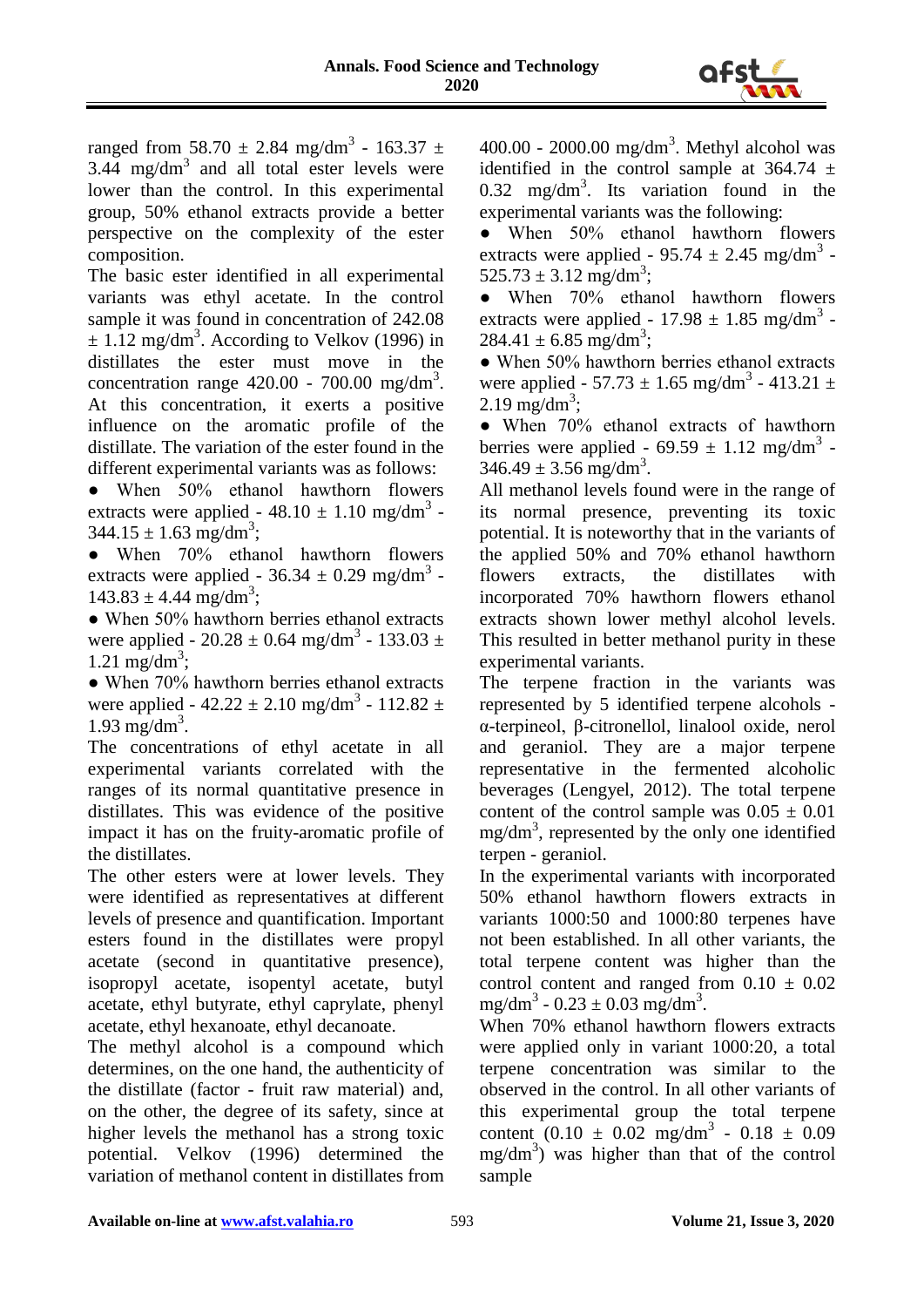| dentified in the control (distillate) and experimental samples with the addition of $50\%$ ethanol<br>He could have a complete the could contribute the could contribute the contribution of the contribution of the could contribute the could be a contributed of the could contribute the could contribute the could contribute t |                                                                                  |
|--------------------------------------------------------------------------------------------------------------------------------------------------------------------------------------------------------------------------------------------------------------------------------------------------------------------------------------|----------------------------------------------------------------------------------|
|                                                                                                                                                                                                                                                                                                                                      |                                                                                  |
| $5 - 5$<br>                                                                                                                                                                                                                                                                                                                          | nonogyna - Kosaceae) extracts<br>こうり フォクネーシー じょうこう 一十 2年52 ユキュラ<br>$\frac{1}{2}$ |

| municano cinemato e cinemato e cinemato    |                   |                               | montent) control                                                 |                           |                    |                   |                            |                  |
|--------------------------------------------|-------------------|-------------------------------|------------------------------------------------------------------|---------------------------|--------------------|-------------------|----------------------------|------------------|
| COMPOUNDS, mg/dm <sup>3</sup><br>IDETIFIED |                   |                               | DISTILLATES WITH ADDED ETHANOL EXTRACTS (50%) FROM PLANT SOURCES |                           |                    |                   |                            |                  |
|                                            | <b>DISTILLATE</b> | <b>HAWTHORN</b>               | HAWTHORN                                                         | HAWTHORN                  | <b>HAWTHORN</b>    | HAWTHORN          | HAWTHORN                   | <b>HAWTHORN</b>  |
|                                            | CONTROL           | <b>FLOWER</b>                 | <b>FLOWER</b>                                                    | <b>FLOWER</b>             | <b>FLOWER</b>      | <b>FLOWER</b>     | <b>FLOWER</b>              | FLOWER           |
|                                            |                   | 1000:20                       | 1000:50                                                          | 1000:80                   | 1000:100           | 1000:200          | 1000:400                   | 1000:600         |
| Ethyl alcohol, vol.%                       | 68.84             | 66.62                         | 66.18                                                            | 67.44                     | 66.06              | 64.50             | 59.10                      | 57.18            |
| Acetaldehyde                               | 54.72±0.25        | $29.67 \pm 1.12$              | $23.55 \pm 0.89$                                                 | $27.59 + 0.15$            | $25.00 + 1.00$     | $67.07 + 2.32$    | 40.14±7.25                 | $14.23 \pm 0.21$ |
| Methanol                                   | 364.74±0.32       | 240.05±4.25                   | 467.42±5.24                                                      | 312.92±0.17               | $162.47 + 3.12$    | $525.73 \pm 3.12$ | 340.26±9.86                | $95.74 + 2.45$   |
| 2-methyl-1-butanol                         | $190.38 + 0.12$   | 163.76±2.11                   | 158.92±6.89                                                      | 104.37±0.24               | $92.31 + 4.65$     | $309.59 + 4.15$   | 249.60±8.64                | $51.53\pm3.54$   |
| 3-methyl-1-butanol                         | 831.95±0.15       | 91'6∓20'569                   | 687.62±2.87                                                      | 456.70±0.68               | 412.44±6.87        | $334.17 + 9.98$   | $\frac{1081.72 + 9.78}{ }$ | 225.10±1.78      |
| 4-methyl-2-pentanol                        | $\Xi$             | $0.05 \pm 0.01$               | $\Xi$                                                            | $\mathbf{R}$              | $0.05 + 0.01$      | $0.05 \pm 0.01$   | $0.05 + 0.01$              | $0.05 + 0.01$    |
| 1-propanol                                 | 33.89±0.56        | 27.52±0.89                    | $25.31 + 0.98$                                                   | $18.73 \pm 1.12$          | $17.26 \pm 1.10$   | $54.53 \pm 0.45$  | $40.37 + 7.12$             | $9.35 \pm 0.87$  |
| 2-propanol                                 | $\Xi$             | $0.05 + 0.01$                 | $\Xi$                                                            | $\Xi$                     | $\Xi$              | $0.05 \pm 0.01$   | $0.05 + 0.01$              | $0.05 \pm 0.01$  |
| 2-butanol                                  | $\Xi$             | 206.65±10.12                  | 212.14±11.58                                                     | $137.53 \pm 2.11$         | $30.00 + 0.99$     | $405.59 \pm 7.82$ | $301.91 \pm 10.27$         | $66.52 + 4.25$   |
| 2-methyl-1-propanol                        | $245.01 \pm 1.05$ | $0.05 + 0.01$                 | $\Xi$                                                            | $0.05 \pm 0.01$           | $0.05 \pm 0.01$    | $0.05 \pm 0.01$   | 2256.90±9.18               | $0.05 + 0.01$    |
| 1-hexanol                                  | $\Xi$             | $0.05 \pm 0.01$               | $\mathsf{R}$                                                     | $\Xi$                     | $0.05 + 0.01$      | 19.10±0.57        | $\infty$                   | $0.05 + 0.01$    |
| 2-phenylethanol                            | $\Xi$             | $0.05 \pm 0.01$               | $\mathbf{E}$                                                     | $\mathbf{R}$              | $\Xi$              | $0.05 + 0.0$      | 23.15±0.61                 | $19.56 \pm 0.39$ |
| Total higher alcohols                      | 1301.28±1.89      | $25 + 22.33$<br>1093.         | $1083.99 - 22.32$                                                | 717.38±4.16               | $652.16 \pm 13.64$ | 2123.18±23.0      | 3953.75±45.62              | 372.26±10.87     |
| Ethyl acetate                              | $242.08 \pm 1.12$ | $61 + 0.12$<br>149.           | $230.58 \pm 12.24$                                               | $126.98 + 4.65$           | $116.55 \pm 1$     | 344.15±1.63       | $129.13 \pm 1.78$          | 48.10±1.10       |
| Propyl acetate                             | $\Xi$             | $\bigoplus$                   | 849.35±4.78                                                      | $\Xi$                     | $\Xi$              | $\mathbf{E}$      | $\Xi$                      | GN               |
| Isopropyl acetate                          | $\Xi$             | $\frac{\rm GN}{10.0\pm 20.0}$ | £                                                                | QN                        | $\Xi$              | $0.05 \pm 0.01$   | $\Xi$                      | $\overline{D}$   |
| Isopentyl acetate                          | $\Xi$             |                               | $\Xi$                                                            | $\ensuremath{\mathsf{d}}$ | $\Xi$              | g                 | $0.05 \pm 0.01$            | $0.05 \pm 0.01$  |
| Isobutyl acetate                           | $\Xi$             | GN                            | g                                                                | $\infty$                  | $\Xi$              | $\infty$          | $0.05 + 0.01$              | $\Xi$            |
| Ethyl butyrate                             | $\Xi$             | $0.05 \pm 0.01$               | Ê                                                                | $0.05 \pm 0.01$           | $0.05 \pm 0.01$    | $0.05 \pm 0.01$   | $\Xi$                      | $0.05 + 0.01$    |
| Ethyl caprylate                            | $0.05 + 0.02$     | $0.05 + 0.01$                 | $\Xi$                                                            | $0.05 \pm 0.01$           | $\Xi$              | $0.05 \pm 0.0$    | $\Xi$                      | $\Xi$            |
| Ethyl hexanoate                            | $\Xi$             | $\infty$                      | $\Xi$                                                            | $\trianglerighteq$        | $\Xi$              | $\Xi$             | $0.05 \pm 0.01$            | $\Xi$            |
| Phenyl acetate                             | $\Xi$             | $9.22 \pm 0.12$               | $\Xi$                                                            | $0.05 \pm 0.01$           | $0.05 \pm 0.01$    | $16.01 \pm 0.25$  | $\Xi$                      | $0.05 \pm 0.01$  |
| Ethyl decanoate                            | $0.05 + 0.01$     | $\mathbf{\Xi}$                | 0.05                                                             | $0.05 \pm 0.01$           | $\Xi$              | $\infty$          | $\Xi$                      | $\Xi$            |
| <b>Total</b> esters                        | 242.18±1.15       | $98 + 0.27$<br>158.           | <b>1079.98±7.07</b>                                              | $127.18 + 4.69$           | 116.65±1.16        | $360.31 + 1.91$   | $129.28 + 1.81$            | $48.25 \pm 1.13$ |
| $\alpha$ – terpineo.                       | $\Xi$             | $0.05 \pm 0.01$               | $\Xi$                                                            | $\mathbf{R}$              | $0.05 + 0.0$       | $\Xi$             | $\mathbf{E}$               | $0.05 + 0.01$    |
| Nerol                                      | <b>CIN</b>        | 0.0450.01                     | $\mathbf{R}$                                                     | $\mathbf{\Xi}$            | $0.05 \pm 0.01$    | <b>CIN</b>        | $0.05 + 0.01$              | QN               |
| $\beta$ – citronellol                      | $\Xi$             | $0.05 + 0.01$                 | $\Xi$                                                            | $\mathbf{E}$              | $0.05 + 0.0$       | $0.05 \pm 0.0$    | g                          | $0.05 \pm 0.01$  |
| Geraniol                                   | $0.05 + 0.0$      | $0.05 \pm 0.01$               | Ê                                                                | $\Xi$                     | $0.05 \pm 0.01$    | $0.05 \pm 0.01$   | $0.05 + 0.01$              | $0.13 \pm 0.01$  |
| <b>Total terpenes</b>                      | $0.05 \pm 0.01$   | $0.20 + 0.04$                 |                                                                  |                           | $0.20 \pm 0.04$    | $0.10 + 0.02$     | $0.10 + 0.02$              | $0.23 + 0.03$    |
| <b>TOTAL CONTENT</b>                       | $1962.97 + 3.62$  | 198751<br>1522.               | 2654.94±45.52                                                    | $1185.07 + 9.66$          | $956.48 \pm 18.96$ | 2483.59±30.38     | 4463.53±64.56              | 530.71±14.69     |

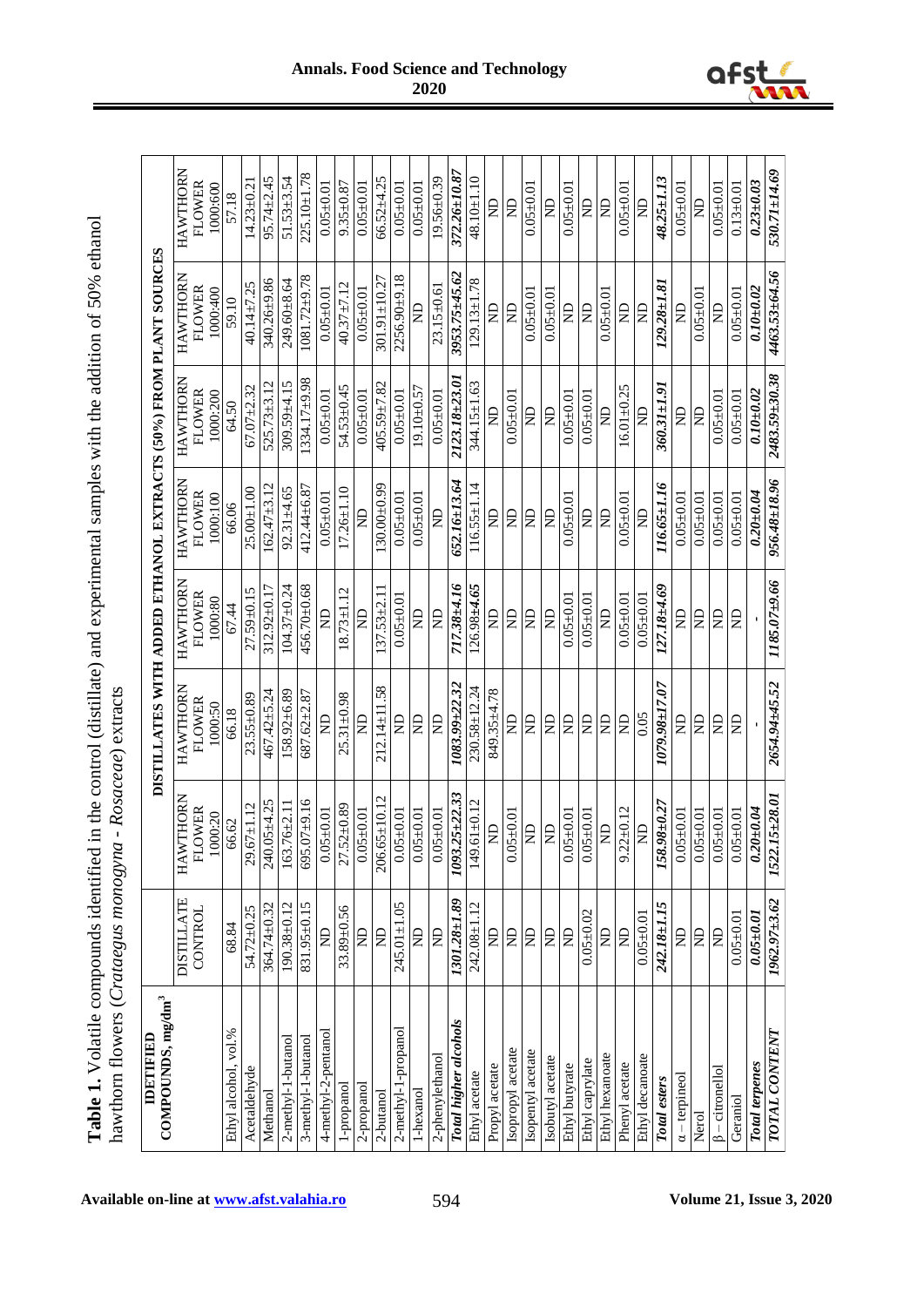| <br> <br> <br> <br>                                                                                       |                      |
|-----------------------------------------------------------------------------------------------------------|----------------------|
| ì                                                                                                         |                      |
|                                                                                                           |                      |
|                                                                                                           |                      |
| $10.001$ Decret Catalogue I Decret Catalogue I Decret Catalogue I Decret Catalogue I Decret Catalogue I D |                      |
|                                                                                                           |                      |
|                                                                                                           |                      |
|                                                                                                           |                      |
|                                                                                                           |                      |
|                                                                                                           |                      |
|                                                                                                           |                      |
| equal the experimental samples with the addition of 70% eth.                                              |                      |
|                                                                                                           |                      |
|                                                                                                           |                      |
|                                                                                                           |                      |
|                                                                                                           |                      |
|                                                                                                           |                      |
|                                                                                                           | こうしょう こうりょう          |
|                                                                                                           |                      |
| Volotile compounc                                                                                         | りょうりょう こうこうりょう       |
|                                                                                                           | ֖֚֚֚֚֚֚֚֚֚֚֚֚֞֡<br>1 |
| $\frac{1}{2}$<br>.<br>د                                                                                   |                      |
|                                                                                                           |                      |

| COMPOUNDS, mg/dm <sup>3</sup><br><b>UELENAI</b> |                       | DISTILLATES WITH ADDED ETHANOL EXTRACTS (70%) FROM PLANT SOURCES |                       |                    |                  |                     |                      |
|-------------------------------------------------|-----------------------|------------------------------------------------------------------|-----------------------|--------------------|------------------|---------------------|----------------------|
|                                                 | HAWTHORN              | HAWTHORN                                                         | HAWTHORN              | HAWTHORN           | HAWTHORN         | <b>HAWTHORN</b>     | HAWTHORN             |
|                                                 | FLOWER                | FLOWER                                                           | FLOWER                | FLOWER             | FLOWER           | FLOWER              | <b>FLOWER</b>        |
|                                                 | 1000:20               | 1000:50                                                          | 1000:80               | 1000:100           | 1000:200         | 1000:400            | 1000:600             |
| $. \text{vol.}\%$<br>Ethyl alcohol              | 68.28                 | 68.58                                                            | 68.32                 | 68.76              | 69.80            | 69.10               | 69.78                |
| Acetaldehyde                                    | $10.55 \pm 0.12$      | 53.59±1.56                                                       | $28.26 \pm 1.10$      | $0.05 + 0.01$      | $12.32 \pm 1.14$ | 40.49±0.84          | $30.00 \pm 1.14$     |
| Methanol                                        | $174.55 \pm 8.12$     | $284.41 \pm 6.85$                                                | $157.41 \pm 0.99$     | $14.73 \pm 5.55$   | 64.54±2.45       | $17.98 \pm 1.85$    | $146.12 \pm 5.14$    |
| 2-methyl-1-butanol                              | $212.80 + 9.14$       | $209.82 \pm 8.24$                                                | $107.38 + 9.87$       | $105.21 \pm 0.34$  | $35.25 \pm 0.56$ | $25.48 \pm 0.85$    | 76.16±3.10           |
| 3-methyl-1-butanol                              | $856.39 \pm 7.45$     | $047.58 + 5.64$                                                  | $505.25 \pm 8.96$     | $.25.53 \pm 0.26$  | $.68.77\pm8.96$  | $15.49 \pm 8.25$    | 344.16±9.84          |
| 4-methyl-2-pentanol                             | $0.05 + 0.01$         | $0.05 + 0.01$                                                    | $\Xi$                 | $\Xi$              | $0.05 + 0.0$     | $\Xi$               | g                    |
| l-propanol                                      | 24.02±0.23            | $36.07 \pm 0.12$                                                 | $8.61 \pm 0.45$       | $0.05 + 0.0$       | $6.78 + 0.78$    | $0.05 + 0.0$        | $14.58 \pm 1.1$      |
| 2-propanol                                      | $0.05 + 0.01$         | $0.05 \pm 0.01$                                                  | $0.05 \pm 0.01$       | g                  | $10.37 \pm 1.12$ | g                   | $0.05 + 0.01$        |
| 2-butanol                                       | $35.03 + 2.65$        | $272.23 \pm 10.29$                                               | $37.19 + 6.54$        | $67.31 \pm 0.12$   | 51.69 $\pm$ 2.12 | $0.05 \pm 0.01$     | $103.42 \pm 5.45$    |
| l - butanol                                     | $0.05 + 0.01$         | $\Xi$                                                            | $\Xi$                 | g                  | $\Xi$            | g                   | $\Xi$                |
| -pentanol                                       | $9.89 + 0.87$         | $\Xi$                                                            | $\Xi$                 | g                  | $\Xi$            | g                   | $\Xi$                |
| 1-hexanol                                       | 0.05000               | $\Xi$                                                            | $\Xi$                 | g                  | $\Xi$            | $\Xi$               | $\Xi$                |
| 2-phenylethanol                                 | $0.05 + 0.01$         | $\overline{\mathbb{R}}$                                          | $\overline{d}N$       | $\overline{d}$     | $7.49 \pm 0.24$  | $13.25 \pm 0.45$    | $21.12 \pm 0.87$     |
| Total higher alcohols                           | $1138.38 {\pm} 20.39$ | 1565.80±24.31                                                    | 768.48±25.83          | 192.89±0.73        | $280.40 + 13.79$ | $154.32 {\pm} 9.57$ | $559.49 {\pm} 20.38$ |
| Ethyl acetate                                   | $64.36 \pm 7.14$      | $143.83 \pm 4.44$                                                | $77.25 \pm 2.11$      | $73.47 \pm 0.88$   | $41.39 \pm 0.65$ | $36.34 \pm 0.29$    | $96.45 \pm 7.42$     |
| Propyl acetate                                  | 364.90±9.63           | g                                                                | $0.05 \pm 0.01$       | $\Xi$              | $0.05 + 0.01$    | $\Xi$               | $\Xi$                |
| Isopropyl acetate                               | $0.05 + 0.01$         | $\overline{B}$                                                   | $\Xi$                 | $\Xi$              | g                | $\Xi$               | $\Xi$                |
| Isopentyl acetate                               | g                     | $0.05 + 0.0$                                                     | $\Xi$                 | g                  | g                | £                   | g                    |
| Isobutyl acetate                                | g                     | g                                                                | g                     | g                  | g                | $27.63 + 2.12$      | $\Xi$                |
| Ethyl hexanoate                                 | $\Xi$                 | $0.05 + 0.0$                                                     | $0.05 + 0.0$          | g                  | $15.22 \pm 0.52$ | $\mathsf{R}$        | $13.02 \pm 0.98$     |
| Phenyl acetate                                  | $4.44 \pm 0.27$       | $9.20 + 0.64$                                                    | $\Xi$                 | $\Xi$              | $0.05 + 0.0$     | $\mathbf{E}$        | $0.05 + 0.0$         |
| Ethyl decanoate                                 | $9.59 + 0.69$         | $27.25 \pm 1.1$                                                  | $0.05 + 0.0$          | $0.05 + 0.0$       | g                | $0.05 + 0.0$        | $0.05 + 0.0$         |
| Total esters                                    | 443.34±17.74          | $180.38 + 6.2$                                                   | 77.40±2.14            | $73.52 {\pm} 0.89$ | $56.71 \pm 1.19$ | 64.02±2.42          | $109.57 + 8.42$      |
| $\alpha$ – terpineo.                            | g                     | $0.05 + 0.0$                                                     | $\mathsf{B}$          | g                  | $0.05 + 0.01$    | $\Xi$               | $\Xi$                |
| Nerol                                           | $\Xi$                 | g                                                                | $\Xi$                 | $\Xi$              | $0.05 \pm 0.01$  | $\Xi$               | $0.05 \pm 0.01$      |
| $\beta$ – citronellol                           | $\Xi$                 | $0.05 + 0.0$                                                     | $0.05 \pm 0.01$       | $0.05 + 0.0$       | £                | $0.05 + 0.01$       | $\Xi$                |
| Geraniol                                        | $0.05 + 0.01$         | $0.05 + 0.01$                                                    | $0.05 + 0.01$         | $0.05 + 0.01$      | $0.05 + 0.01$    | $0.13 \pm 0.08$     | $0.05 + 0.01$        |
| <b>Total terpenes</b>                           | $0.05 \pm 0.01$       | $0.15 \pm 0.03$                                                  | $0.10 + 0.02$         | $0.10 - 0.02$      | $0.15 - 0.03$    | 0.1810.09           | $0.10 - 0.02$        |
| <b>TOTAL CONTENT</b>                            | $1766.87{\pm}46.38$   | $2084.33{\pm}38.96$                                              | <b>80'031'027'071</b> | $381.29 \pm 7.54$  | 414.12±18.60     | $276.99 \pm 14.77$  | $845.28 \pm 35.10$   |



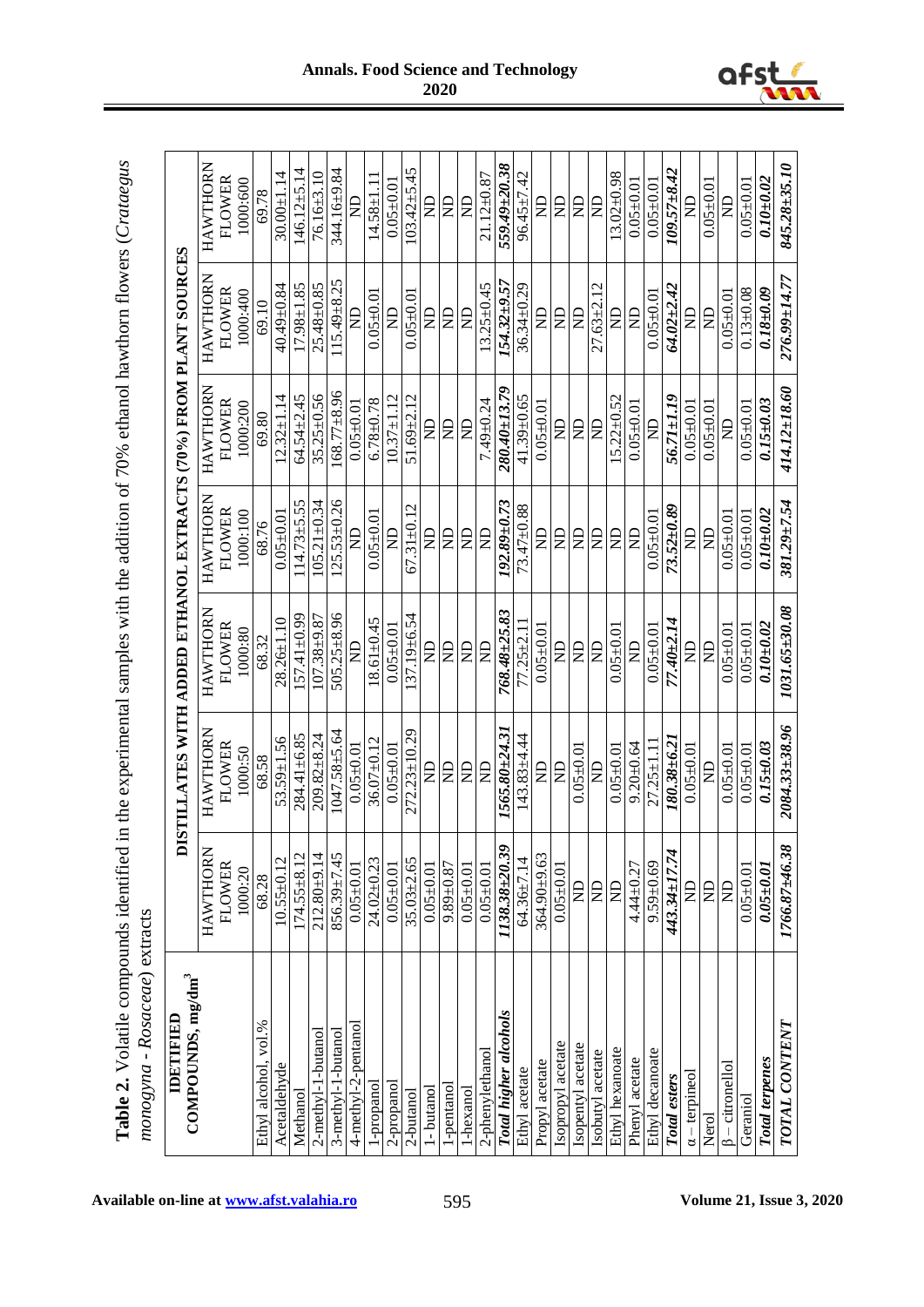| י ששבבשי ביני בביטו ואת הסוונות ע                                                                                                                                                                                              |                                                                       |
|--------------------------------------------------------------------------------------------------------------------------------------------------------------------------------------------------------------------------------|-----------------------------------------------------------------------|
|                                                                                                                                                                                                                                |                                                                       |
| where the main coupled in the coupled of the coupled of the coupled of the coupled of the coupled of the coupled of the coupled of the coupled of the coupled of the coupled of the coupled of the coupled of the coupled of t |                                                                       |
| ad in the experimental samples with the addition of 50% ethanol hawthorm berries (Cratagou                                                                                                                                     |                                                                       |
| ואי שנת נות א                                                                                                                                                                                                                  |                                                                       |
| Table 3 Volatile compounds idea<br>ישנו שש שנייש                                                                                                                                                                               | $P$ and $P$ and $P$ and $P$ and $P$ and $P$ and $P$ and $P$<br>י שששש |
| is an                                                                                                                                                                                                                          | ì                                                                     |

| <b>IDETIFIED COMPOUNDS.</b>                             |                    | DISTILLATES WITH ADDED ETHANOL EXTRACTS (50%) FROM PLANT SOURCES |                    |                       |                   |                    |                        |
|---------------------------------------------------------|--------------------|------------------------------------------------------------------|--------------------|-----------------------|-------------------|--------------------|------------------------|
| $\mathrm{mg}/\mathrm{dm}^3$                             | <b>HAWT.BER</b>    | <b>HAWT.BER</b>                                                  | <b>HAWT.BER</b>    | <b>HAWT.BER</b>       | <b>HAWT.BER</b>   | <b>HAWT.BER</b>    | <b>HAWT.BER</b>        |
|                                                         | 1000:20            | 1000:50                                                          | 1000:80            | 1000:100              | 1000:200          | 1000:400           | 1000:600               |
| Ethyl alcohol, vol.%                                    | 69.00              | 67.26                                                            | 64.58              | 66.46                 | 63.84             | 58.86              | 55.64                  |
| Acetaldehyde                                            | $12.47 + 0.98$     | $23.51 \pm 0.41$                                                 | $0.05 \pm 0.01$    | 40.96±0.15            | $8.01 + 0.12$     | 19.77 $\pm$ 0.47   | $116.63\pm3.17$        |
| Methanol                                                | $100.90 \pm 1.21$  | $172.75 \pm 2.10$                                                | $413.21 \pm 2.19$  | $264.67 \pm 1.36$     | $57.73 \pm 1.65$  | $118.27 \pm 2.14$  | $142.19 \pm 1.56$      |
| 2-methyl-1-butanol                                      | $63.60 + 1.80$     | $127.47 \pm 1.85$                                                | 76.94±2.65         | $184.43 \pm 1.87$     | 34.87±0.45        | $72.51 \pm 1.65$   | $156.10 \pm 1.47$      |
| 3-methyl-1-butanol                                      | $280.91 \pm 0.95$  | 561.24±4.23                                                      | 332.49±3.24        | 822.24±4.85           | $49.50 \pm 1.1$   | 392.89±3.89        | $664.51 \pm 4.12$      |
| 4-methyl-2-pentanol                                     | $0.05 + 0.01$      | $0.05 \pm 0.01$                                                  | $\Xi$              | $0.05 + 0.01$         | $0.05 + 0.01$     | $0.05 \pm 0.01$    | $\Xi$                  |
| propanol-                                               | $1.18 + 0.65$      | $19.30 + 0.9$                                                    | $12.76 + 0.47$     | $30.75 \pm 0.54$      | 5.90 $\pm$ 0.14   | $12.96 \pm 1.19$   | $\Xi$<br>$26.33 \pm 1$ |
| 2-propanol                                              | $0.05 \pm 0.01$    | $0.05 \pm 0.01$                                                  | Ê                  | $0.05 + 0.01$         | $0.05 + 0.01$     | $0.05 \pm 0.0$     | $\Xi$                  |
| 2-butanol                                               | $81.27 \pm 1.54$   | $141.39 \pm 0.23$                                                | $96.87 \pm 0.38$   | $220.12 \pm 1.12$     | $43.62 \pm 094$   | $93.72 \pm 2.14$   | $198.80 + 2.16$        |
| -propano<br>$2$ -methy $1$ -1                           | $0.05 \pm 0.01$    | $0.05 \pm 0.01$                                                  | g                  | $0.05 \pm 0.01$       | $0.05 + 0.01$     | $0.05 \pm 0.01$    | $\Xi$                  |
| l-pentanol                                              | $\Xi$              | $\Xi$                                                            | g                  | $\Xi$                 | $5.40 + 0.32$     | E                  | $0.05 \pm 0.01$        |
| 1-hexanol                                               | $\Xi$              | $0.05 \pm 0.01$                                                  | $\Xi$              | $0.05 + 0.01$         | $\Xi$             | $47.07 + 2.89$     | $36.78 + 0.69$         |
| 2-phenylethanol                                         | $0.05 \pm 0.01$    | $0.05 + 0.0$                                                     | $\Xi$              | g                     | $3.71 + 0.65$     | $72.29 \pm 1.53$   | $36.89 + 0.84$         |
| <b>Total higher alcohols</b>                            | 437.16±4.98        | 849.65±7.2                                                       | $519.06\pm 6.74$   | $1257.74 + 8.42$      | $243.15 \pm 3.70$ | $691.59 \pm 13.32$ | 1119.46±10.39          |
| Ethyl acetate                                           | 65.94±0.62         | $121.17 \pm 1.1$                                                 | $73.34 \pm 0.85$   | $133.03 \pm 1$        | $32.25 \pm 0.8$   | $20.28 + 0.64$     | $116.32 \pm 0.98$      |
| Propyl acetate                                          | $\Xi$              | $\Xi$                                                            | $349.20 + 2.14$    | g                     | $\Xi$             | $\Xi$              | $0.05 + 0.0$           |
| sopropyl acetate                                        | $\Xi$              | $0.05 \pm 0.01$                                                  | $\Xi$              | $\Xi$                 | $\Xi$             | $\Xi$              | g                      |
| sopentyl acetate                                        | $\Xi$              | g                                                                | g                  | $0.05 + 0.0$          | $\Xi$             | $21.87 + 0.3$      | 74<br>$38.23 \pm 1$    |
| Butyl acetate                                           | $\Xi$              | $\sum_{i=1}^{n}$                                                 | $\Xi$              | $0.05 + 0.0$          | $\Xi$             | $\Xi$              | $\Xi$                  |
| Ethyl butyrate                                          | $0.05 + 0.0$       | $0.05 \pm 0.0$                                                   | $0.05 \pm 0.01$    | $0.05 + 0.0$          | $\Xi$             | $\Xi$              | $\Xi$                  |
| Ethyl caprylate                                         | $\Xi$              | $0.05 \pm 0.0$                                                   | g                  | $0.05 + 0.0$          | $\Xi$             | $\Xi$              | $0.05 + 0.0$           |
| acetate<br>Phenyl                                       | $\Xi$              | $\Xi$                                                            | g                  | $0.05 + 0.0$          | $\Xi$             | $0.05 + 0.0$       | $55.27 \pm 0.96$       |
| Phenyl acetate                                          | $\Xi$              | $7.43 \pm 0.74$                                                  | g                  | 28<br>$1.71 \pm 1$    | $\Xi$             | g                  | 34.17±0.83             |
| Ethyl hexanoate                                         | $\Xi$              | g                                                                | $\Xi$              | $\Xi$                 | $\Xi$             | $\Xi$              | 88.0∓18.03             |
| Ethyl decanoate                                         | $\epsilon$         | $\mathbb{R}$                                                     | $\Xi$              | $0.05 + 0.01$         | $6.69 + 0.98$     | E                  | $108.09 + 1$           |
| Total esters                                            | $65.99 \pm 0.63$   | $128.75 \pm 1.92$                                                | $422.59 \pm 3.00$  | 55<br>$145.04 \pm 2.$ | 38.94±1.85        | $42.20 \pm 0.96$   | $382.99 \pm 6.5$       |
| Linalool oxide                                          | $\Xi$              | E                                                                | g                  | Œ                     | g                 |                    | $0.05 \pm 0.0$         |
| $\frac{\alpha - \text{terpined}}{\alpha - \text{imod}}$ | $\overline{R}$     | $0.05 \pm 0.01$                                                  | g                  | $0.05 + 0.01$         | $\Xi$             | $0.05 + 0.0$       | $0.05 + 0.0$           |
| Nerol                                                   | $\Xi$              | $\Xi$                                                            | $\Xi$              | $\Xi$                 | $0.05 + 0.0$      |                    | $0.05 + 0.0$           |
| $\beta$ – citronellol                                   | $\overline{D}$     | $0.05 \pm 0.01$                                                  | $\Xi$              | $0.05 \pm 0.01$       | E                 | $0.05 + 0.0$       | $0.41 + 0.10$          |
| Geraniol                                                | $0.05 + 0.0$       | $0.05 \pm 0.01$                                                  | g                  | $0.05 + 0.01$         | $0.05 + 0.01$     | $0.20 + 0.09$      | g                      |
| <b>Total terpenes</b>                                   | $0.05 \pm 0.01$    | $0.15 \pm 0.03$                                                  |                    | $0.15 + 0.03$         | $0.10 - 0.02$     | $0.30 \pm 0.11$    | $0.56 - 0.13$          |
| <b>LNALCONARYL</b>                                      | <i>616.57±7.81</i> | 174.81±11.73                                                     | $1354.86 \pm 1.94$ | 1708.56±12.5          | $347.93 \pm 7.34$ | 872.13±17.00       | 1761.83±21.78          |



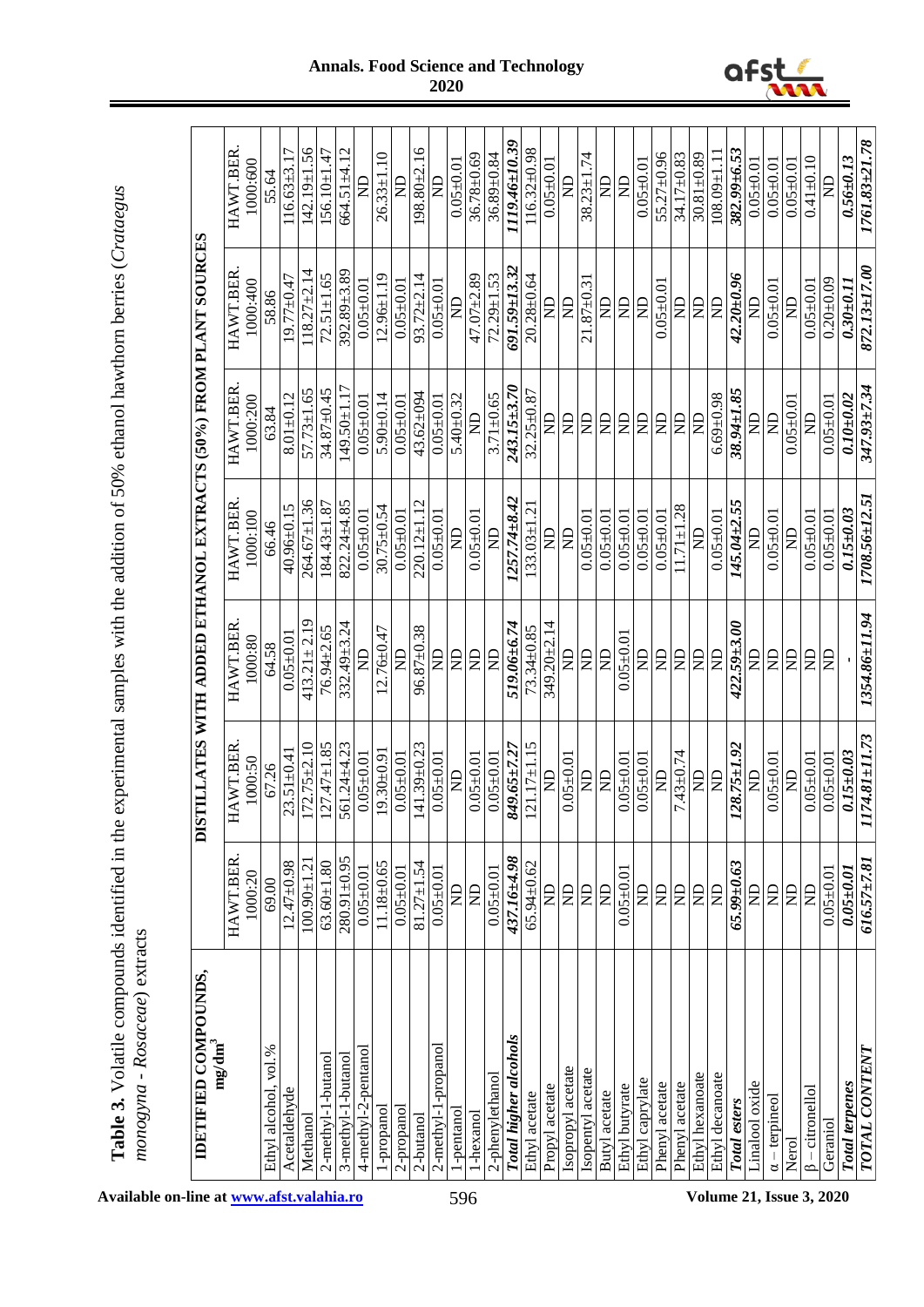| "ted in the experimental samples with the addition of 70% ethanol hawthorn berries (Crotacon |  |
|----------------------------------------------------------------------------------------------|--|
| ໍ່                                                                                           |  |
|                                                                                              |  |

| IDETIFIED                     |                     | DISTILLATES WITH ADDED ETHANOL EXTRACTS (70%) FROM PLANT SOURCES |                      |                  |                   |                              |                 |
|-------------------------------|---------------------|------------------------------------------------------------------|----------------------|------------------|-------------------|------------------------------|-----------------|
| COMPOUNDS, mg/dm <sup>3</sup> | نم<br>HAWT.BEI      | <b>HAWT.BER</b>                                                  | <b>HAWT.BER</b>      | <b>HAWT.BER</b>  | <b>HAWT.BER</b>   | HAWT.BER                     | HAWT.BER.       |
|                               | 1000:20             | 1000:50                                                          | 1000:80              | 1000:100         | 1000:200          | 1000:400                     | 1000:600        |
| Ethyl alcohol, vol.%          | 67.20               | 68.24                                                            | 68.26                | 68.98            | 67.04             | 68.46                        | 68.66           |
| Acetaldehyde                  | $11.07 + 0.89$      | $31.35 \pm 1.45$                                                 | 71.80±0.47           | 89.0∓06'07       | $19.08 + 0.63$    | 29.22±0.34                   | 45.73±0.37      |
| Methanol                      | $69.59 \pm 1.12$    | 346.49±3.56                                                      | $120.30 \pm 1.73$    | $51.25 \pm 2.16$ | $130.86 \pm 1.10$ | $147.67 + 2.83$              | $200.00 + 1.24$ |
| $2$ -methyl-1-butanol         | 44.78±1.25          | $359.29 \pm 2.17$                                                | 57.18±0.59           | $77.95 \pm 1.98$ | 137.60±0.65       | $82.43 + 3.98$               | $129.68 + 2.1$  |
| 3-methyl-1-butanol            | 209.27±3.42         | $1473.34 + 4.69$                                                 | $268.22 \pm 2.69$    | $363.52 + 3.59$  | 503.28±4.26       | 494.99±0.67                  | 694.62±2.65     |
| 4-methyl-2-pentano            | $0.05 \pm 0.01$     | $\Xi$                                                            | £                    | $\Xi$            | $0.05 \pm 0.01$   | $0.05 \pm 0.01$              | $0.05 \pm 0.01$ |
| l-propanol                    | $8.09 + 0.19$       | $52.83 + 0.63$                                                   | $12.33 \pm 0.84$     | $5.26 + 0.52$    | $17.53 \pm 0.24$  | $15.50 \pm 0.67$             | $23.25 + 0.7$   |
| 2-propanol                    | $0.05 \pm 0.01$     | $0.05 \pm 0.01$                                                  | ę                    | $0.05 \pm 0.01$  | $0.05 + 0.01$     | $0.05 \pm 0.01$              | $0.05 \pm 0.01$ |
| 2-butanol                     | $58.94 \pm 1.2$     | $415.51 \pm 1.76$                                                | $90.49 \pm 2.54$     | $.09.46 \pm 2.$  | $127.52 \pm 1.26$ | $123.46 + 2.$                | $.69.66 \pm 1$  |
| -hexanol                      | $\Xi$               | $12.09 + 0.98$                                                   | g                    | $\Xi$            | $\Xi$             | $\Xi$                        | g               |
| 2-phenylethanol               | $4.11 \pm 0.26$     | g                                                                | g                    | $\Xi$            | $\Xi$             | $20.56 \pm 0.37$             | $\Xi$           |
| Total higher alcohols         | N<br>$325.29 + 5.4$ | 2313.11±10.24                                                    | $428.22 \pm 6.66$    | $566.24 \pm 8.2$ | $786.03{\pm}6.43$ | 737.04±7.82                  | 1017.31±6.68    |
| Ethyl acetate                 | $42.22 \pm 2.1$     | $112.82 \pm 1.93$                                                | $83.93 \pm 1.47$     | $91.54 \pm 1.59$ | 53.17 $\pm$ 0.96  | $73.55 \pm 0.59$             | $91.22 \pm 3.1$ |
| Propyl acetate                | $0.05 \pm 0.01$     | g                                                                | $0.05 \pm 0.01$      | $0.05 \pm 0.01$  | g                 | $0.05 + 0.01$                | $\Xi$           |
| Isopropyl acetate             | $\Xi$               | $0.05 + 0.0$                                                     | $0.05 + 0.01$        | g                | $\beta$           | $\Xi$                        | $\Xi$           |
| Ethyl butyrate                | $\Xi$               | $\Xi$                                                            | $0.05 \pm 0.01$      | g                | g                 | $0.05 \pm 0.01$              | $\Xi$           |
| Ethyl caprylate               | $\Xi$               | g                                                                | $0.05 + 0.01$        | $\Xi$            | g                 | g                            | $\Xi$           |
| Phenyl acetate                | $3.29 \pm 0.16$     | 17.89±0.28                                                       | ę                    | g                | g                 | g                            | $0.05 + 0.0$    |
| Ethyl hexanoate               | $\Xi$               | $0.05 \pm 0.1$                                                   | $0.05 \pm 0.01$      | $\Xi$            | $5.11 \pm 0.32$   | $6.84 \pm 0.3$               | $0.05 + 0.01$   |
| Ethyl decanoate               | $13.14 \pm 0.57$    | $32.56 \pm 1.1$                                                  | $0.05 + 0.01$        | $21.06 \pm 0.23$ | $15.72 \pm 0.19$  | $0.05 + 0.0$                 | $0.05 + 0.01$   |
| Total esters                  | $58.70 + 2.84$      | $163.37{\scriptstyle \pm3.44}$                                   | 84.23±1.53           | 112.65±1.83      | 74.00±1.47        | 80.54±0.93                   | $91.37 + 3.15$  |
| $\alpha$ – terpineol          | $\Xi$               | $0.05 + 0.01$                                                    | $\Xi$                | g                | $0.05 + 0.0$      | $\Xi$                        | $0.70 + 0.09$   |
| Nerol                         | $\Xi$               | $0.05 \pm 0.01$                                                  | $0.05 + 0.01$        | $0.05 \pm 0.01$  | g                 | $\Xi$                        | $0.05 + 0.01$   |
| $\beta$ – citronellol         | $0.05 + 0.01$       | $0.37 + 0.06$                                                    | $0.05 \pm 0.01$      | Ę                | £                 | $0.05 \pm 0.01$              | $0.05 \pm 0.01$ |
| Geraniol                      | $0.05 \pm 0.01$     | $0.05 \pm 0.01$                                                  | $0.05 \pm 0.01$      | $0.05 \pm 0.01$  | $0.05 + 0.01$     | $0.05 + 0.01$                | $0.20 + 0.04$   |
| <b>Total</b> terpenes         | $0.10 + 0.02$       | $0.52 + 0.09$                                                    | $0.15 \pm 0.03$      | $0.10 - 0.02$    | $0.10 + 0.02$     | $0.10{\scriptstyle \pm}0.02$ | $1.00 + 0.15$   |
| <b>TOTAL CONTENT</b>          | 464.75±10.29        | 2854.84±18.78                                                    | $654.70 {\pm} 10.42$ | 851.14±12.90     | $1010.07 + 9.65$  | 994.57±1.94                  | 1355.41±11.59   |



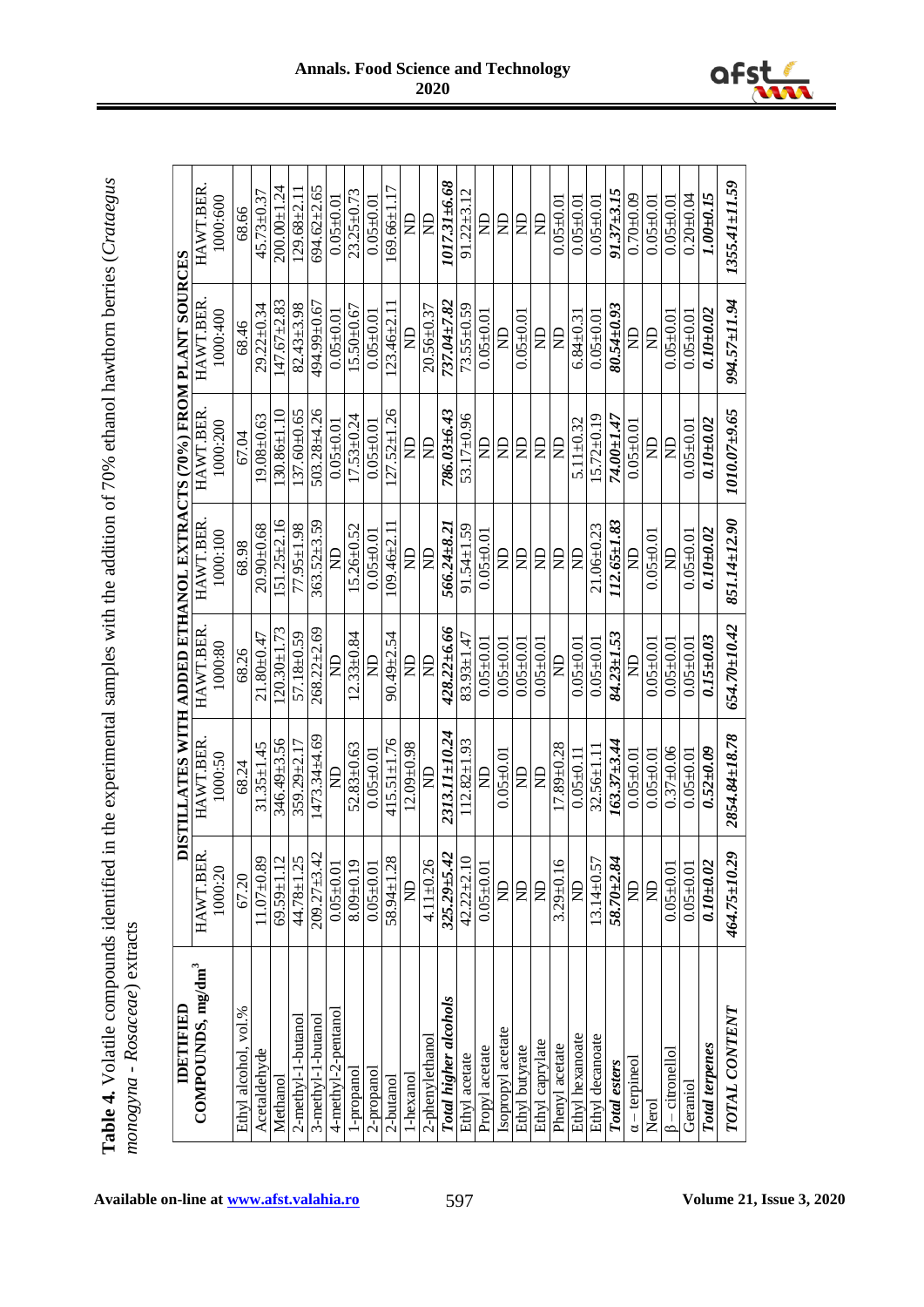

When 50% ethanol hawthorn berries extracts was used in variant 1000:20, a total terpene content was similar to that in the control. In variant 1000:80 terpenes have not been identified. All other variants shown a quantitative terpene composition  $(0.10 \pm 0.02)$ mg/dm<sup>3</sup> -  $0.56 \pm 0.13$  mg/dm<sup>3</sup>) higher than the control one.

When 70% ethanol extracts of hawthorn berries was applied in absolutely all experimental variants, a total terpene content  $(0.10 \pm 0.02)$ mg/dm<sup>3</sup> - 1.00  $\pm$  0.15 mg/dm<sup>3</sup>) was found to be significantly higher than that found in the control sample.

It is apparent that incorporation of hawthorn (flowers and berries) extracts into the distillate led to an increased and complicated terpene composition. The terpenes are compounds with reported biological activities, which reflect in improving of the aromatic composition and biological potential of these new distillates with added extracts from plant sources. It was noted that the incorporated hawthorn berries extracts led to higher final terpenes than the hawthorn flowers extracts experimental groups. The increased content of terpenes in the distillate is due to the terpene composition of the used plant source. The main terpene identified in all variants (where terpenes were found) was geraniol.

## **CONCLUSION**

From the study on the aromatic characterization of distillates with added hawthorn flowers (*Crataegus monogyna - Rosaceae*) and hawthorn berries (*Crataegus monogyna - Fructus*) extracts, the following conclusions can be drawn:

• The incorporation of hawthorn flowers and berries extracts resulted in the quantitative growth of common volatile compounds in some of the experimental variants. The incorporation of 50% ethanol hawthorn flowers extracts shown the best prospect of increasing the total volatile composition when these extracts were incorporated into the distillate.

• The incorporation of 50% hawthorn flowers ethanol extracts resulted in significant quantitative growth of the higher alcohols fraction.

• The presence of four basic higher alcohols in all experimental variants was found: 3-methyl-1-butanol, 2-methyl-1-butanol, 1-propanol and 2-butanol. Of these, 3-methyl-1-butanol was characterized by the highest quantitative presence.

● One major aldehyde - acetaldehyde - has been identified. In all variants its amounts corresponded to the normal presence values in which it exerts a positive influence on the aromatic profile of the distillates.

• With regard to total ester content, the study proved that 50% ethanol hawthorn flowers and berries extracts were a better prospect for the complication of total ester composition than 70%. Ethyl acetate was the major ester identified practically in all the distillates studied.

● All established concentrations of methyl alcohol were in the range of its normal presence.

• The incorporation of hawthorn (flowers and berries) extracts led to an increased and complicated terpene composition of the distillates. This reflected in improved aromatic and biological potential.

#### **REFERENCES**

- [1] Chobanova, D. Enology. Part I: Composition of wine. Academic Press of University of Food Technologies, 2012, Plovdiv (BG).
- [2] Coldea, T., Socacin, C., Dan Vadnar, M. Gaschromatographic analysis of major volatile compounds found in traditional fruit brandies from Transylvania, Romania, *Notulae Botanica Horti Agrobotanici* 39(2), 2011, p: 109-116.
- [3] Indian Sandard 3752:2005. Alcohol Drinks Methods of Test (Second Revision).
- [4] Kostik, V., Gjorgeska, B., Angelovska, B., Kovachevska, I. Determination of some volatile compounds in fruit spirits produced from grapes (*Vitis vinifera* L.) and plums (*Prunus domestica* L.) cultivars, *Science Journal of Analytical Chemistry*, 2(4), 2014, p: 41-46.